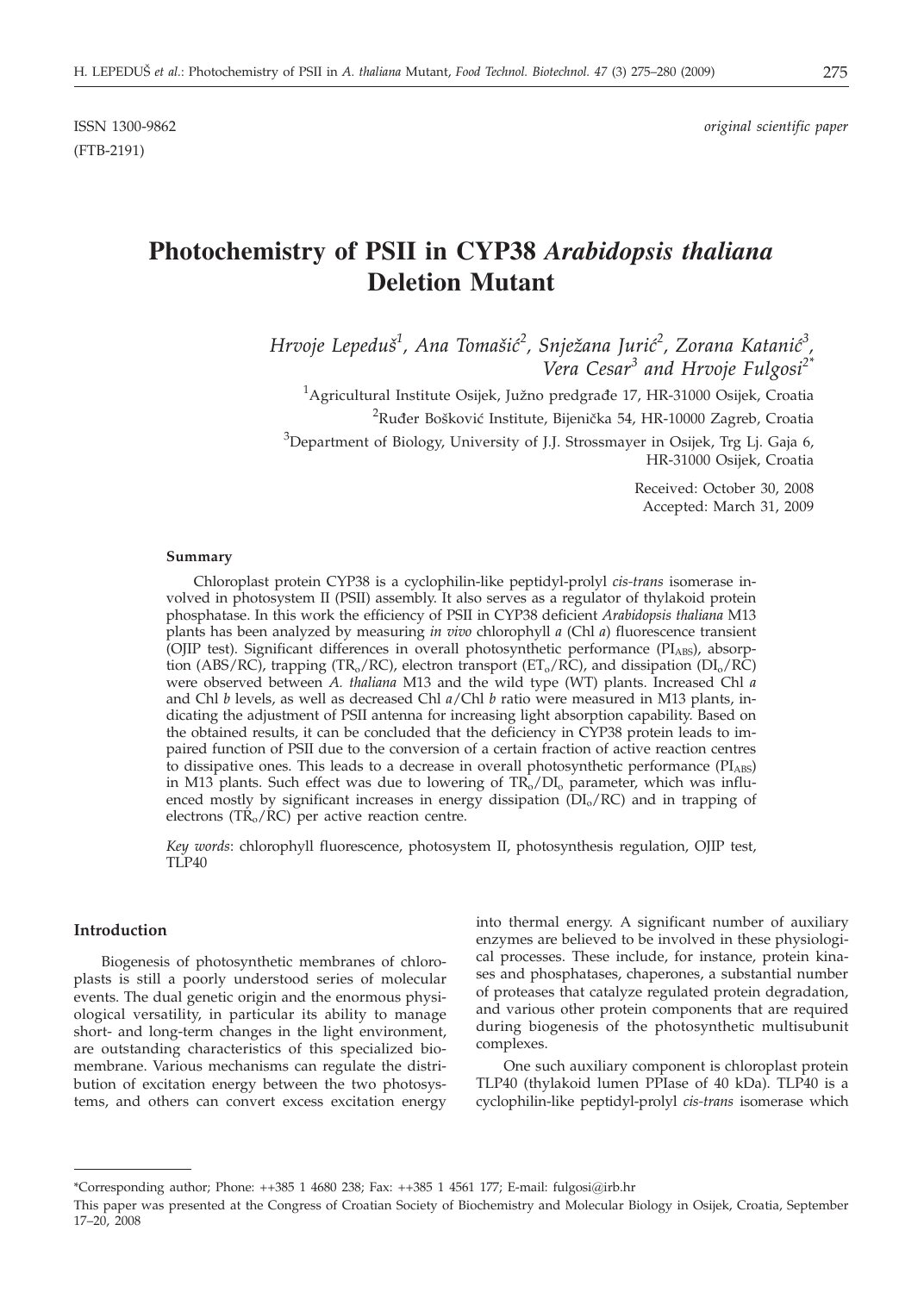shows protein folding activity characteristic of immunophilins (*1*). This protein was co-isolated with thylakoid membrane phosphatase from spinach (*2*). TLP40 is implicated in the regulation of protein dephosphorylation during the process of photosynthetic state transitions (*3*). The activation of phosphatase coincides with the temperature-induced release of TLP40 from the membrane into thylakoid lumen. Apparently, dissociation of TLP40 caused by an abrupt elevation in temperature and activation of the membrane protein phosphatase trigger the accelerated repair of photodamaged PSII and operate as possible early signals initiating other heat shock responses in chloroplasts (*3*). Gene encoding CYP38 protein, an ortholog of TLP40 from spinach, is located on the 3rd chromosome of *Arabidopsis thaliana*. It has been demonstrated that CYP38 is involved in the assembly and maintenance of PSII in *Arabidopsis thaliana* (*4*).

The aim of this work is to characterize the changes in PSII photochemistry caused by deficiency of CYP38 protein, with a special emphasis on particular processes in photosystem II such as absorption of light energy, trapping, efficiency of the conversion of excitation energy to electron transport and dissipation of excess excitation energy. For this purpose, *in vivo* measurement of chlorophyll *a* fluorescence transient, a kind of fast fluorescence measurement named OJIP test that enabled following the fate of excitation energy inside the PSII and reaching conclusions on its functioning, has been used. The OJIP test was established by Strasser and Strasser (*5*) and it uses a pulse of saturating light to induce transient increase in chlorophyll *a* fluorescence (the so-called Kautsky transient) in the dark-adapted plant material. When fluorescence values are plotted on the logarithmic scale of time, this transient reveals two steps (J and I) between the initial (O) and maximum (P) fluorescence values. The raw fluorescence data are then used to calculate some parameters that describe the functionality of PSII (Table 1). The most significant parameter in OJIP test that gives the information about overall photosynthetic performance is the performance index ( $PI<sub>ABS</sub>$ ).  $PI<sub>ABS</sub>$ comprises three main processes in PSII: light absorption (ABS), trapping of excitation energy (TR) and conversion of excitation energy to photosynthetic electron transport (ET) (*6*). Furthermore, the OJIP test facilitates the calculation of dissipation (DI) of excess light energy absorbed by PSII. Our hypothesis is that deficiency of CYP38 protein might cause certain discrepancy between light harvesting and electron transport processes in PSII that would lead to photoinhibition or at least to its down-regulation due to increased processes of light energy dissipation.

## **Materials and Methods**

To characterize the function of CYP38 protein *in vivo*, a knock-out *Arabidopsis thaliana* line M13, which was screened for T-DNA insertion, has been analysed. Plants were grown for 4 weeks under photons of 80  $\mu$ mol/  $(m<sup>2</sup>·s)$  with a long day cycle (16-hour day, 60 % of humidity, 20 °C and 8-hour night, 70 % of humidity, 18 °C) in a growth chamber. Genomic DNA was extracted from leaves of 2- to 3-week-old plants using QIAGEN DN-

| Table 1. OJIP test parameters and expressions |  |  |
|-----------------------------------------------|--|--|
|-----------------------------------------------|--|--|

| Parameters             | Description                                                                                                                              |
|------------------------|------------------------------------------------------------------------------------------------------------------------------------------|
| $F_{\rm o}$            | fluorescence intensity at $50 \mu s$ (O step)                                                                                            |
| $F_{300}$              | fluorescence intensity at $300 \mu s$                                                                                                    |
| Fj                     | fluorescence intensity at 2 ms (J step)                                                                                                  |
| F <sub>I</sub>         | fluorescence intensity at 30 ms (I step)                                                                                                 |
| $F_m$                  | maximal fluorescence intensity (P step)                                                                                                  |
| $F_V$                  | maximal variable fluorescence; $F_V = F_m - F_o$                                                                                         |
| $t_{\rm max}$          | time needed to reach $F_m$                                                                                                               |
| Vī                     | variable fluorescence at J step;<br>$V_J = (F_J - F_o)/(F_m - F_o)$                                                                      |
| $V_I$                  | variable fluorescence at I step;<br>$V_I = (F_I - F_o)/(F_m - F_o)$                                                                      |
| $S_{\rm m}$            | normalized total complementary area above<br>OJIP transient; $S_m$ =area/( $F_m$ – $F_o$ )                                               |
| $M_{o}$                | net rate of reaction centres closure;<br>$M_o = (TR_o/RC) - (ET_o/RC) = 4(F_{300\mu s} - F_o)/(F_m - F_o)$                               |
| N                      | turnover number; $N=S_m$ [(dV/dt) <sub>0</sub> ]/V <sub>I</sub>                                                                          |
| RC/CS <sub>o</sub>     | density of reaction centres;<br>$RC/CS_0 = F_V/F_m (V_I/M_o)$ . ABS/CS <sub>o</sub>                                                      |
| $F_v/F_m$              | maximum quantum yield of PSII;<br>$F_{V}/F_{m}=[1-(F_{0}/F_{m})]=TR_{0}/ABS$                                                             |
| ABS/RC                 | absorption per active reaction centre;<br>$\rm{ABS/RC=M_{o}(1/V_{J})}[1/(F_{v}/F_{m})]$                                                  |
| $TR_0/RC$              | trapping per active reaction centre;<br>$TR_0/RC=M_0(1/V_I)$                                                                             |
| $ET_0/RC$              | electron transport per active reaction centre:<br>$ET_0/RC=M_0(1/V_J)(1-V_J)$                                                            |
| $DI_{o}/RC$            | dissipation per active reaction centre;<br>$DIo/RC=(ABS/RC)-(TRo/RC)$                                                                    |
| <b>PIABS</b>           | performance index;<br>$PI=(RC/ABS)\cdot (TRo/DIo)\cdot [ETo/(TRo/ETo)]$                                                                  |
| RC/ABS                 | density of reaction centres on chlorophyll basis;<br>$RC/ABS=(RC/TRo)(TRo/ABS)=[(FJ-Fo)/$<br>/4( $F_{300\mu s}$ - $F_o$ )]·( $F_V/F_m$ ) |
| $TR_0/DI_0$            | flux ratio trapping per dissipation;<br>$TR_0/DI_0 = F_V/F_0$                                                                            |
| $ET_0 / (TR_0 / ET_0)$ | electron transport beyond $Q_A^-$ ;<br>$ET_o/(TR_o/ET_o)=(F_m-F_J)/(F_J-F_o)$                                                            |

easy Plant Mini Kit (Hilden, Germany). Genotype was determined by PCR amplification with T-DNA primer (LBb1\_Salk 5'-GCG TGG ACC GCT TGC TGC-3') and gene-specific forward (TLP40\_B\_F 5'-CGG TTC CTC TAG AGA TTA TGG-3') and reverse (TLP40\_B\_R 5'-CCT GAG TCA TTC TCA AAC TCC-3') primers. Primers were designed to amplify the wild type (WT) and T-DNA insertion region of the At3g01480 locus. Gene was interrupted by T-DNA insertion at position 1962 bp (6th exon) in M13 line (Fig. 1), as confirmed by PCR and sequencing. Absence of CYP38 protein was tested by Western blotting (Fig. 2). The T-DNA insertion line in the Columbia background for At3g01480 (SALK\_029448) was obtained from NASC (*7*).

Chlorophyll *a* fluorescence transient from  $F_0$  to  $F_m$ (Table 1) was measured using Plant Efficiency Analyser (PEA, Hansatech, UK). WT and M13 mutant line of *Arabidopsis* plants (five plants of each) were adapted to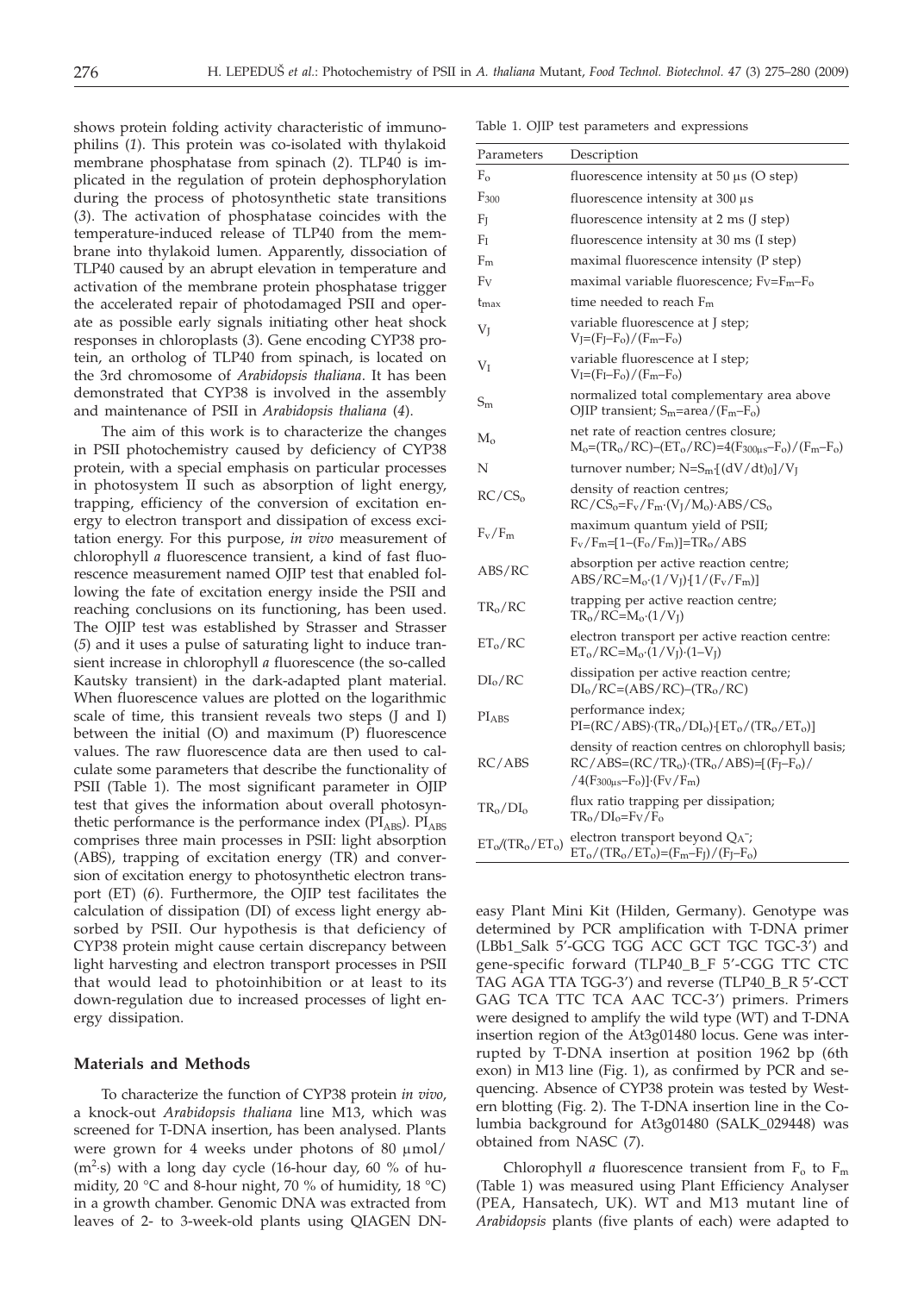

**Fig. 1.** Plant genomic structure of the CYP38 allele is shown with the T-DNA insertion. The gene is composed of 7 exons and encodes 1314 bp of coding sequence. Exons are shown as green bars and introns are represented as lines. Gene coding CYP38 protein, ortholog of TLP40 from *Spinacia oleracea*, is located on the 3rd chromosome of *Arabidopsis thaliana*



 $C)$ 



**Fig. 2.** The knock-out *Arabidopsis thaliana* line Salk\_029448 (M13) screening for T-DNA insertion and corresponding phenotype: (a) DNA gel analysis of PCR amplified fragments from wild type (WT) and knock-out mutant M13 (homozygous) plants, (b) Western blotting analysis of CYP38 presence in WT and M13 total leaf protein extracts, (c) phenotypes of WT and M13 transgenic plants

the dark for about 30 min before measurements. Chlorophyll fluorescence transients (OJIP) were induced by applying the pulse of saturating red light (peak at 650 nm, photons of 3000  $\mu$ mol/(m<sup>2</sup>·s)). Changes in fluorescence

were measured for  $1$  s, starting from  $50 \mu s$  after the onset of illumination. During the first 2 ms, changes were recorded every  $10 \mu s$  and afterwards every  $1 \text{ ms}$ . The obtained data were used in OJIP test (*6*) in order to calculate several biophysical parameters of PSII functioning (Table 1).

For the determination of chlorophylls *a* and *b*, the leaf tissue was extracted with cold anhydrous acetone using pestle and mortar. The absorbance was measured at different wavelengths (661.6 and 644.8 nm). The concentrations of chlorophyll *a* and chlorophyll *b* were calculated according to Lichtenthaler (*8*).

Quantitative data concerning the OJIP test and chlorophyll concentrations were statistically evaluated using *t*-test.

### **Results and Discussion**

Genetic, protein, and phenotypic characterization of *A. thaliana* wild type (WT) and mutant (M13) lines is shown in Fig. 2. PCR amplification revealed that T-DNA insertion in At3g01480 locus is homozygous (Fig. 2a). Western analysis using TLP40 specific antibodies confirmed the complete absence of CYP38 protein in M13 plants (Fig. 2b). *Arabidopsis* M13 mutant phenotype showed dwarf, stunted growth and low survival of seedlings (Fig. 2c). Although the insertion in M13 line was at a different position in the At3g01480 locus (Fig. 1) as compared to the mutant line described by Fu *et al.* (*4*), the observed phenotype (Fig. 2c) corresponded.

Polyphasic chlorophyll *a* fluorescence transient of the investigated plants is shown in Fig. 3a. Both WT and M13 plants revealed characteristic OJIP curve shape with differences in fluorescence transient for J-I and I-P steps (Fig. 3b). This resulted in a substantial increase in variable fluorescence at 30 ms  $(V<sub>I</sub>)$ , while variable fluorescence at 2 ms  $(V<sub>I</sub>)$  revealed small, but significant increase (Table 2). According to Strasser *et al.* (*9*) I and P steps indicate the presence of fast and slow reducing plastoquinone (PQ) reaction centers, therefore reflecting PQ pool heterogeneity. Also, M13 plants had the normalized total complementary area above OJIP transient  $(S_m)$  and the time needed to reach  $F_m$  ( $t_{max}$ ) for 2 and 2.5 times higher, respectively, in comparison with WT (Table 2). The  $S_m$ value gives measure for the energy needed to close all reaction centres (6). Number of  $Q_A$  reduction events between  $F_0$  and  $F_{m}$ , given by turnover number (N), was twice higher in M13 plants than in WT (Table 2). This corroborated the observed differences in OJIP curve shape (Fig. 3), indicating differences in the functioning of PSII reaction centres between M13 and WT plants. M13 plants were characterized by considerable decrease in  $F_m$  as well as by small but significant increase in  $F<sub>o</sub>$  (Fig. 3a and Table 2). This was the reason for reduced values of the maximum quantum yield of PSII  $(F_v/F_m)$  in M13 plants, which appeared to be significantly lower than in WT plants (Table 2). Also, it was lower than 0.75, the value considered as boundary value for fully functional PSII (*10*). Increase in  $F_0$  could be due to the disconnection of antennae from their reaction centres (*11*), but also due to the accumulation of reduced form of  $Q_A$  (12).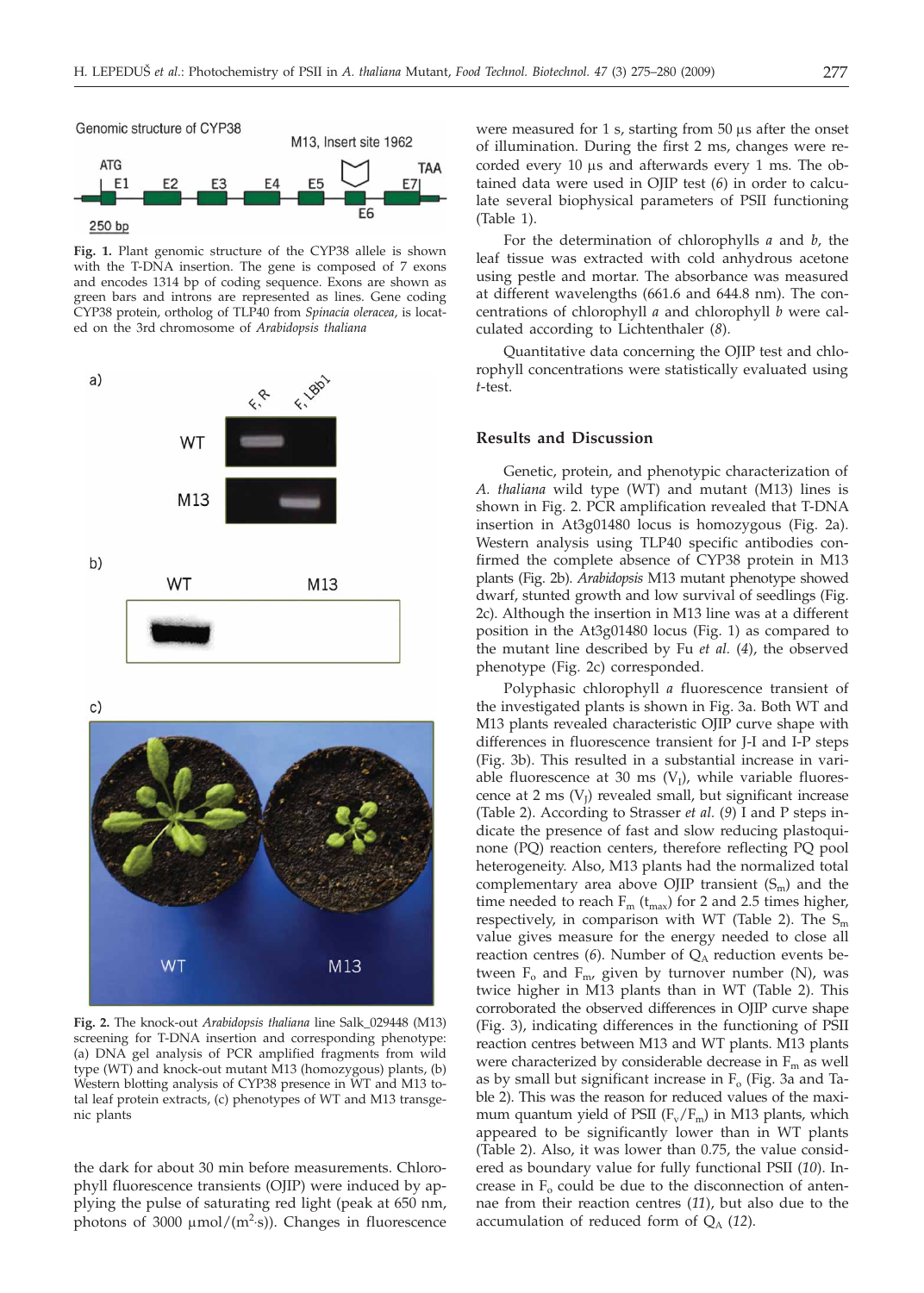

**Fig. 3.** OJIP chlorophyll *a* fluorescence transients: (a) without normalization and (b) O-P normalized

Table 2. Chlorophyll *a* fluorescence parameters in wild type (WT) and mutant (M13) plants of *Arabidopsis thaliana*

| Parameters         | WТ                | M <sub>13</sub> | t      | p(t) |
|--------------------|-------------------|-----------------|--------|------|
| $F_{\alpha}$       | $507 + 53$        | $634 + 85$      | 2.831  | **   |
| $F_m$              | $2401 + 280$      | 1886+258        | 3.027  | **   |
| $F_v/F_m$          | $0.788 + 0.013$   | $0.662 + 0.012$ | 15.966 | ***  |
| $V_I$              | $0.402 + 0.025$   | $0.356 + 0.020$ | 3.262  | **   |
| $V_I$              | $0.853 + 0.037$   | $0.670 + 0.018$ | 9.906  | ***  |
| $t_{\text{max}}$   | $288 + 64$        | $720+164$       | 5.476  | ***  |
| $S_{\rm m}$        | $15.340 + 1.005$  | 29.817±4.279    | 7.365  | ***  |
| N                  | 45.516+3.299      | 97.795+14.297   | 7.967  | ***  |
| RC/CS <sub>o</sub> | $135.05 + 17.105$ | 130.047±15.898  | 0.480  | NS   |

NS – not significant; \*\*p(t)<2 %, \*\*\*p(t)<1 %

For parameter descriptions see Table 1

Although there was no difference in the density of active reaction centres ( $RC/CS<sub>o</sub>$ ) (Table 2), the analysis of specific energy fluxes per  $Q_A$ -reducing reaction centre revealed significant differences in absorption (ABS/RC),

trapping (TR<sub>o</sub>/RC), electron transport ( $ET_0/RC$ ) and dissipation ( $DI_0/RC$ ) between M13 and WT plants (Fig. 4a). The expression ABS/RC gives the total absorption of chlorophylls in PSII antennae divided by the number of  $Q_A$ --reducing reaction centres. This is a good measure for average functional antenna size (*13*). Also, increased chlorophyll *a* and chlorophyll *b* levels were measured in M13 plants (Table 3). Enhanced biosynthesis of chlorophylls

Table 3. Concentration of chlorophylls (mg/g FM) in wild type (WT) and mutant (M13) plants of *Arabidopsis thaliana*

| Chl a             | Chl b             | $Chl a+b$         | Chl a/Chl b       |
|-------------------|-------------------|-------------------|-------------------|
| $0.744 + 0.043$   | $0.345 + 0.022$   | $1.089 + 0.065$   | $2.155 \pm 0.022$ |
| $0.815 \pm 0.033$ | $0.420 \pm 0.018$ | $1.235 \pm 0.050$ | $1.942 \pm 0.022$ |
| 4.239             | 6.635             | 5.084             | 13.017            |
| ***               | ***               | ***               | ***               |
|                   |                   |                   |                   |

Chl *a* – chlorophyll *a*, Chl *b* – chlorophyll *b*, Chl *a+b* – total chlorophylls, Chl *a*/Chl *b* – chlorophyll *a* to chlorophyll *b* ratio; \*\*\*p(t)<1 %

would be a metabolic adjustment of M13 mutants for increasing light absorption capability. Interestingly, M13 decreased chlorophyll *a*/chlorophyll *b* ratio, leading to a conclusion that PSII antennae were increased in size (*14*). This was in accordance with increased value of ABS/RC parameter in M13 plants (Fig. 4a). The observed increase in antenna size in M13 would in turn cause the overloading of the PSII with electrons, leading to a modification of a certain number of RC from active to dissipative ones. Such dissipative reaction centres are formed under the influence of high proton gradient across the thylakoid membrane (ΔpH) which converts the violaxanthin to zeaxanthin, enabling them to dissipate most of the energy as heat (*15*). Higher ABS/RC values in M13 than in WT corroborated the increase in dissipation of excitation energy  $(DI_0/RC)$  compared to WT. M13 plants had twofold increased  $DI_0/RC$  value (Fig. 4a). Functioning of photosynthetic apparatus in the investigated plants was monitored by performance index ( $PI<sub>ABS</sub>$ ). The  $PI<sub>ARS</sub>$  values in WT were twofold higher than in M13 plants, indicating their considerably better overall photosynthetic performance (Fig. 4b). Performance index (PI<sub>ABS</sub>), established by Strasser *et al.* (*16*), combines several parameters that describe three main functional characteristics of PSII reaction centre, namely the absorption of light energy ( $RC/ABS$ ), trapping ( $TR<sub>o</sub>/DI<sub>o</sub>$ ) and efficiency of the conversion of excitation energy to electron transport  $(ET_0/(TR_0-ET_0))$ . This parameter was shown to be very sensitive to different kinds of environmental stresses  $(17,18)$ . The main contribution to the decrease of  $PI<sub>ARS</sub>$  in M13 plants was due to lowering of  $TR_0/DI_0$  parameter (Fig. 4b), which was influenced mostly by higher increase in energy dissipation  $(DI_0/RC)$  rather than by trapping of electrons ( $TR_0/RC$ ) per active reaction centre. Similar response of PSII reaction centres was reported for several plant species as the consequence of plant exposure to elevated ozone levels (*19*). However, M13 plants were shown to have increased electron transport beyond  $Q_A^-$  (ET<sub>o</sub>/(TR<sub>o</sub>-ET<sub>o</sub>)) (Fig. 4b). Since the clear relationship between photosynthetic electron trans-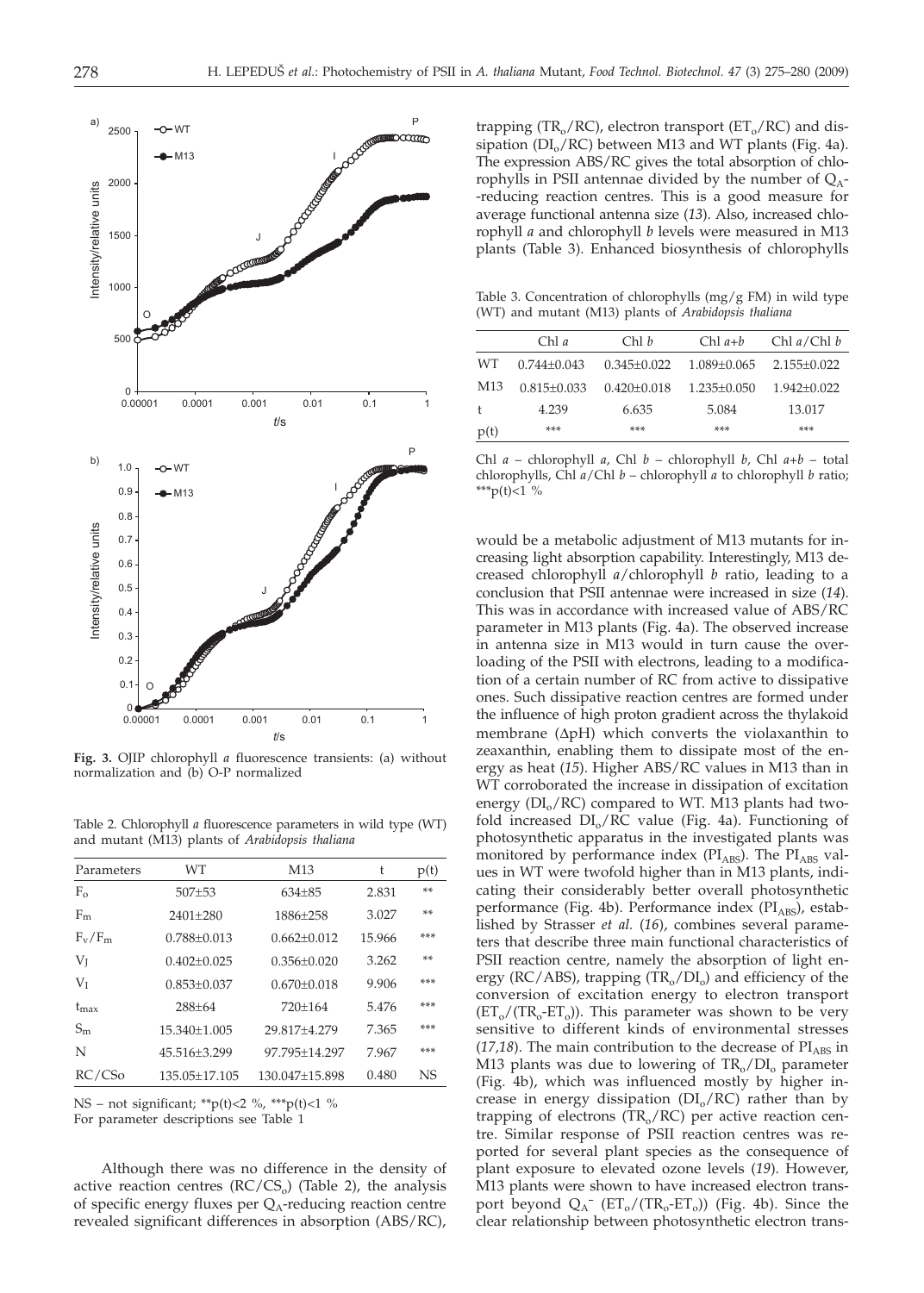

**Fig. 4.** Specific fluxes or specific activities per active reaction centre (a) and performance index (PI) and its components (b); \*\*p(t)<2 %, \*\*\*p(t)<1 %

port and CO<sub>2</sub> fixation was established (20), it might be possible that mutant line has comparable or even higher  $CO<sub>2</sub>$  assimilation rate based on a leaf area basis. On the other hand, vastly different phenotype of the two investigated lines would be in accordance with decreased overall photosynthetic performance in M13 line, revealed to be regulated at the PSII point. This phenotypic difference might also be due to other pleiotropic effects involved, such as metabolic deficiency, or retrograde signal transduction.

# **Conclusion**

Our results indicate that reduced photosynthetic performance of M13 plants was the consequence of conformational changes in PSII that led to the modification of a certain fraction of active reaction centres, which made them functioning as dissipative ones. It has also been revealed that overall photosynthetic performance (PIABS) in M13 plants was decreased due to lowering of  $TR_0/DI_0$ parameter. Precise regulatory mechanisms of described downregulation of photosystem II performance in M13 plants remain to be elucidated. Thus, further investigation will be focused on the effects of different irradiance intensities on the processes of light harvesting and non- -photochemical quenching of chlorophyll fluorescence. Furthermore, since CYP38 is likely involved in redox-regulation of thylakoid protein phosphates, we will investigate the influence of CYP38 deletion on state 1 to state 2 transitions.

### *Acknowledgements*

This work was supported by the scientific research grants to Hrvoje Fulgosi (098-0982913-2838), Hrvoje Lepedu{ (073-0731674-1673), Vera Cesar (073-0731674-0841) and Josip Kovačević (073-0731673-0552).

#### **References**

- *1.* H. Fulgosi, A.V. Vener, L. Altschmied, R.G. Herrmann, B. Andersson, A novel multi-functional chloroplast protein: Identification of a 40 kDa immunophilin-like protein located in the thylakoid lumen, *EMBO J. 17* (1998) 1577–1587.
- *2.* A.V. Vener, A. Rokka, H. Fulgosi, B. Andersson, R.G. Herrmann, A cyclophilin-regulated PP2A-like protein phosphatase in thylakoid membranes of plant chloroplasts, *Biochemistry, 38* (1999) 14955–14965.
- *3.* A. Rokka, E.M. Aro, R.G. Herrmann, B. Andersson, A.V. Vener, Dephosphorylation of photosystem II reaction center proteins in plant photosynthetic membranes as an immediate response to abrupt elevation of temperature, *Plant Physiol. 123* (2000) 1525–1536.
- *4.* A. Fu, Z. He, H.S. Cho, A. Lima, B.B. Buchanan, S. Luan, A chloroplast cyclophilin functions in the assembly and maintenance of photosystem II in *Arabidopsis thaliana*, *Proc. Natl. Acad. Sci. USA, 104* (2007) 15947–15952.
- *5.* B.J. Strasser, R.J. Strasser: Measuring Fast Fluorescence Transients to Address Environmental Questions: The JIP-Test. In: *Photosynthesis: From Light to Biosphere*, *Vol. 5*, P. Mathis (Ed.), Kluwer Academic Publishers, Dordrecht, The Netherlands (1995) pp. 977–980.
- *6.* R.J. Strasser, M. Tsimilli-Michael, A. Srivastava: Analysis of the Chlorophyll Fluorescence Transient. In: *Chlorophyll a Fluorescence: A Signature of Photosynthesis, Advances in Photosynthesis and Respiration, Vol. 19*, G.C. Papageorgiou, Govindjee (Eds.), Kluwer Academic Publishers, Dordrecht, The Netherlands (2004) pp. 321–362.
- *7.* R.L. Scholl, S.T. May, D.H Ware, Seed and molecular resources for *Arabidopsis, Plant Physiol. 124* (2000) 1477–1480.
- *8.* H.K. Lichtenthaler, Chlorophylls and carotenoids: Pigments of photosynthetic biomembranes, *Methods Enzymol. 148* (1987) 350–382.
- *9.* R.J. Strasser, A. Srivastava, Govindjee, Polyphasic chlorophyll *a* fluorescence transient in plants and cyanobacteria, *Photochem. Photobiol. 61* (1995) 32–42.
- *10.* H.R. Bolhàr-Nordenkampf, S.P. Long, N.R. Baker, G. Öquist, U. Schreiber, E.G. Lechner, Chlorophyll fluorescence as a probe of the photosynthetic competence of leaves in the field: A review of current instrumentation, *Funct. Ecol. 3* (1989) 497–514.
- *11.* P.A. Armond, U. Schreiber, O. Björkman, Photosynthetic acclimation to temperature in the desert shrub, *Larrea divaricata,* II. Light-harvesting efficiency and electron transport, *Plant Physiol. 61* (1978) 411–415.
- *12.* N.G. Bukhov, S.C. Sabat, P. Mohanty, Analysis of chlorophyll a fluorescence changes in weak light in heat treated *Amaranthus* chloroplasts, *Photosynth. Res. 23* (1990) 81–87.
- *13.* M. Tsimilli-Michael, P. Eggenberg, B. Biro, K. Köves-Pechy, I. Vörös, R.J. Strasser, Synergistic and antagonistic effects of arbuscular mycorrhizal fungi and *Azospirillum* and *Rhizobium* nitrogen-fixers on the photosynthetic activity of alfalfa, probed by the polyphasic chlorophyll *a* fluorescence transient O-J-I-P, *Appl. Soil Ecol. 15* (2000) 169–182.
- *14.* H.K. Lichtenthaler, G. Kuhn, U. Prenzel, C. Buschmann, D. Meier, Adaptation of chloroplast-ultrastructure and of chlorophyll-protein levels to high-light and low-light growth conditions, *Z. Naturforsch. 37C* (1982) 464–475.
- *15.* C. Critchley: Photoinhibition. In: *Photosynthesis: A Comprehensive Treatise*, A.S. Raghavendra (Ed.), Cambridge University Press, Cambridge, UK (2000) pp. 264–272.
- *16.* R.J. Strasser, A. Srivastava, M. Tsimilli-Michael: The Fluorescence Transient as a Tool to Characterise and Screen Photosynthetic Samples. In: *Probing Photosynthesis: Mechanism, Regulation and Adaptation,* M. Yunus, U. Pathre, P. Mohanty (Eds.), Taylor and Francis, London, UK (2000) pp. 445–483.